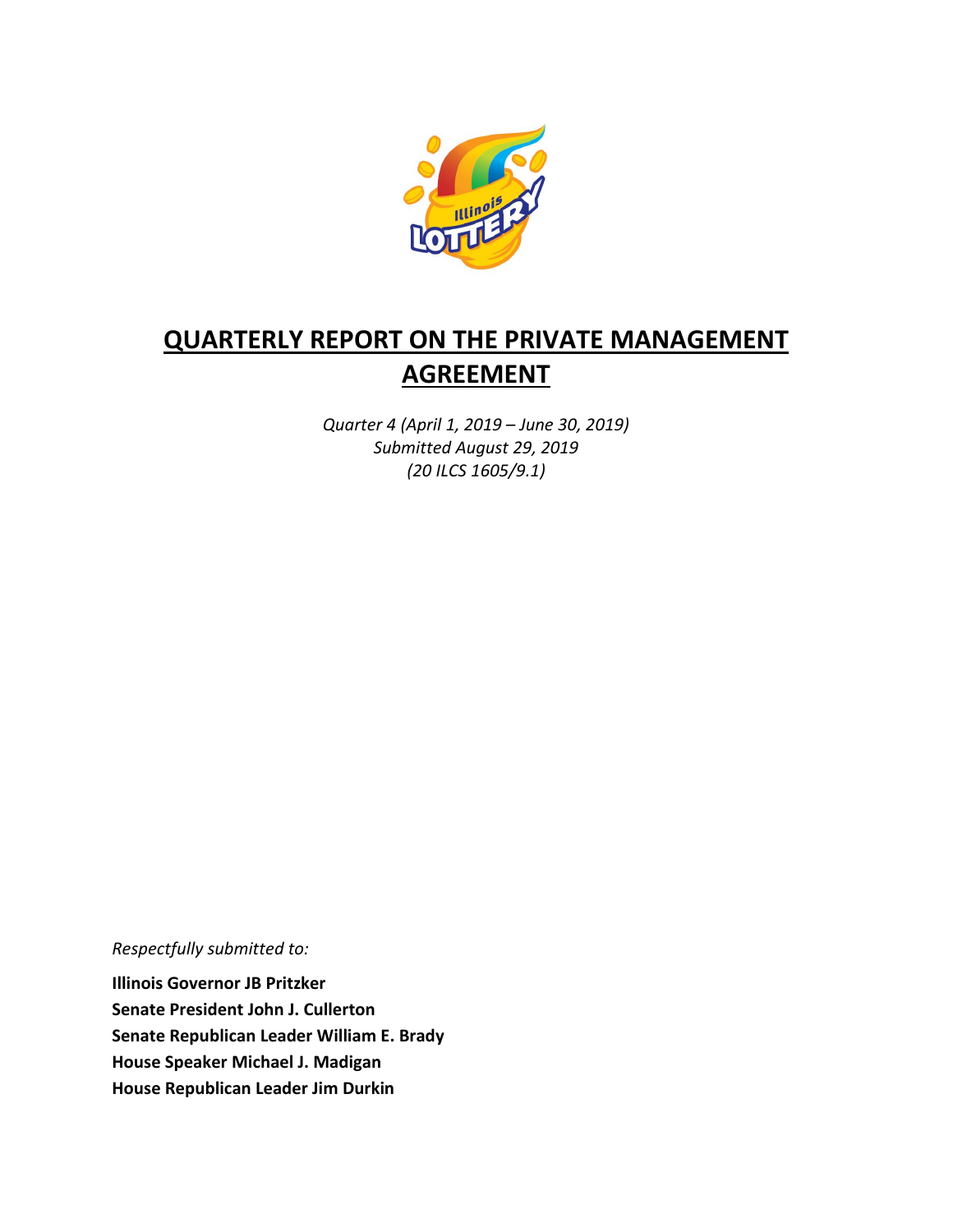## **The Illinois Lottery – Private Management Current Status**

The Illinois Lottery and Camelot initiated a total technology transition in Q3 FY19 that represented one of the largest and most complex lottery transitions ever undertaken by a U.S. lottery. The transition included a new central gaming system, a new instant ticket management system, a new internal control system, all new retail terminals and equipment at 7,200 locations statewide and a new website and mobile app that allow players to buy tickets for our draw-based games.

The work was largely completed in Q4 FY19. A project to modernize the look of the Illinois Lottery in retail across the state with new permanent point of sale equipment started in Q4 and will be completed in the next few months. The Lottery continues to work internally and with its retailers and players to reach an operational steady state, as is customary for transitions of this size.

Camelot's performance against its FY19 business plan is detailed as follows:

- Illinois Lottery's FY19 total sales revenue of \$2.977 billion (unaudited) fell short of the target of \$3.032 billion by 1.8%.
- Illinois Lottery's FY19 total net income of \$750 million (unaudited) exceeded the target of \$735 million by 2.0%. Net income performance was enabled by reduced management and operating spend against the business plan budget.

## **Overall Sales and Transfers to Good Causes**

| <b>FY19</b>    | <b>Sales</b>    | <b>Transfers to</b><br><b>Common School</b><br><b>Fund</b> | <b>Transfers to Special</b><br><b>Causes</b> |
|----------------|-----------------|------------------------------------------------------------|----------------------------------------------|
| Q1             | \$729 million   | \$156,078,000                                              | \$891,226                                    |
| Q <sub>2</sub> | \$831 million   | \$187,668,000                                              | \$1,035,999                                  |
| Q3             | \$706 million   | \$171,171,000                                              | \$1,007,504                                  |
| Q4             | \$711 million   | \$216,333,000                                              | \$1,329,176                                  |
| Total          | \$2.977 billion | \$731,250,000                                              | \$4,263,905                                  |

Below are the FY19 Quarter 4 sales and transfers to good causes: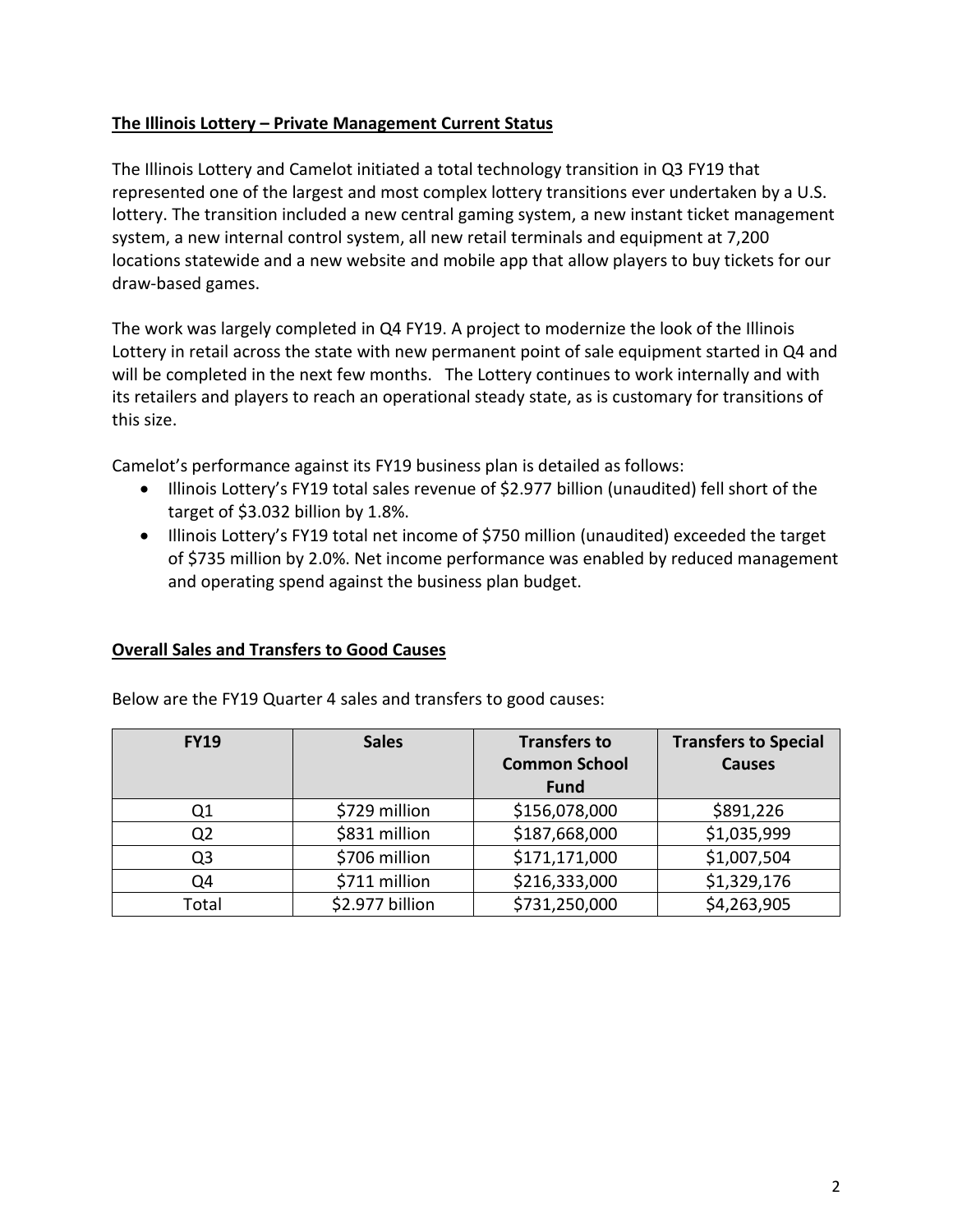| <b>Specialty Ticket Cause</b> | <b>FY19 Transfers</b> |  |
|-------------------------------|-----------------------|--|
| Veterans                      | \$1,246,632           |  |
| Ticket for the Cure           | \$612,291             |  |
| The MS Project                | \$364,676             |  |
| <b>Red Ribbon Cash</b>        | \$468,529             |  |
| <b>Special Olympics</b>       | \$1,185,927           |  |
| Police memorials              | \$385,850             |  |

#### **iLottery Program**

PA 98-499 authorized the Lottery to sell Lotto, Mega Millions, and Powerball tickets on the internet, through a 48-month pilot program that began in January 2014. In June 2016, the Illinois Legislature removed the "pilot" designation from the iLottery program and included a sunset of July 1, 2017. That sunset date was extended to July 1, 2018. The sunset date was again extended by a year – to July 1, 2019 – under PA 100-0587. HB 3661 passed the Legislature in Spring 2019 and was signed by Gov. JB Pritzker on June 28, 2019. The bill extends the iLottery program by three years - through 2022 - and allows the Lottery to offer Lotto, Lucky Day Lotto, Mega Millions, Powerball, Pick 3, and Pick 4 through the internet program.

| <b>FY19</b> | <b>Internet Sales</b> | <b>Subscription Sales</b> | <b>Total iLottery Sales</b> |
|-------------|-----------------------|---------------------------|-----------------------------|
| Q1          | \$8 million           | \$4 million               | \$12 million                |
|             | \$15 million          | \$4.5 million             | \$19.5 million              |
| Q3          | \$8 million           | \$4 million               | \$12 million                |
| Q4          | \$9 million           | \$5 million               | \$14 million                |
| Total       | \$40 million          | \$17.5 million            | \$57.5 million              |

#### **Responsible Gaming**

The Illinois Lottery is proud to continue its responsible gaming program to ensure revenues are raised in a socially responsible manner.

In Quarter 4, the Lottery focused its efforts on developing and incorporating responsible gaming and problem gambling training materials into the business. Camelot Illinois, Player Contact Center and Illinois Lottery team training materials were streamlined and updated to